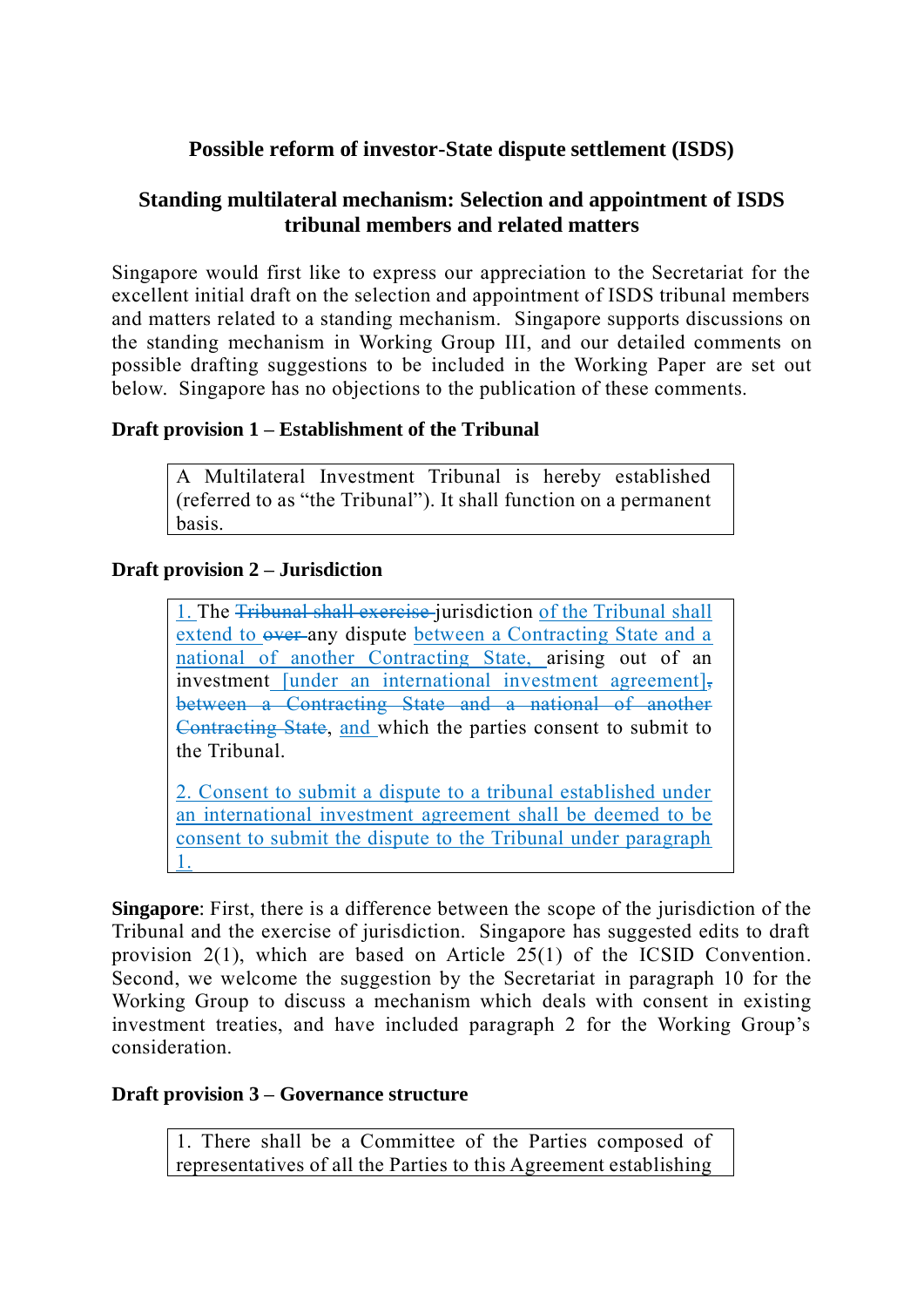the Tribunal (referred to as "the Committee of the Parties"). The Committee of the Parties shall meet regularly and as appropriate to ensure the functioning of the Tribunal.

2. The Committee of the Parties shall carry out the functions assigned to it by this Agreement. It shall establish its own rules of procedure and adopt or modify the rules of procedure for the first instance and the appellate levels, [the Advisory Centre], and the Secretariat.

3. The Tribunal shall determine the relevant rules for carrying out its functions. In particular it shall lay down regulations necessary for its routine functioning.

## **Draft provision 4 – Number of tribunal members and adjustments**

1. The Tribunal shall be composed of a body of [--] independent members in [full][part] time office, [elected regardless of their nationality][nationals of Parties to the Tribunal, elected][nationals of Parties and of non-Parties, elected] from among persons of high moral character,  $\frac{fwh}{g}$ possess the qualifications required in their respective countries for appointment to the highest judicial offices,]who have experience working in or consulting for governments including as part of the judiciary, enjoying the highest reputation for fairness and integrity with recognised competence in the fields of public international law, including international investment law and international dispute settlement. In addition, the members of the Tribunal [serving on the appellate level] shall possess the qualifications required in their respective countries for appointment to the highest judicial offices.

**2. Option 1**: The number of members of the Tribunal may be amended by a [two-thirds] majority of the representatives in the Committee of the Parties[.]

**Variant 1**:[, based on the case load of the Tribunal as follows: (to be completed)]

**Variant 2**: [, based on the increase or decrease of the Parties to this Agreement, as follows:  $($  to be completed)  $]$ 

**Variant 3**: [based on the evolution of case load and of membership, as follows: (to be completed)]

**Option 2**: The Presidency of the Committee of the Parties, acting on behalf of the Tribunal, may propose an increase in the number of members of the Tribunal indicated in paragraph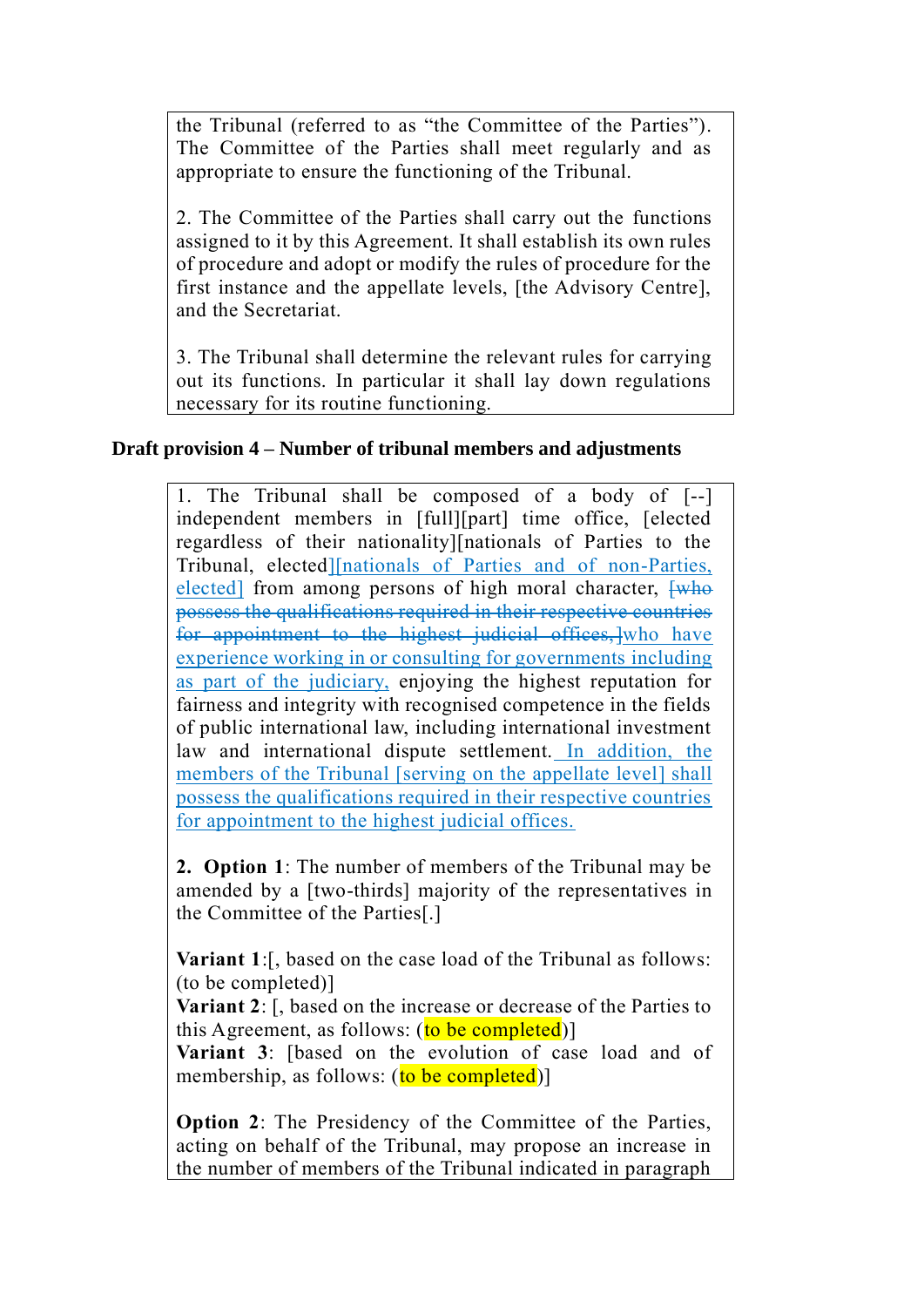1, giving the reasons why this is considered necessary and appropriate. The Secretariat shall promptly circulate any such proposal to all Parties. The number of members of the Tribunal may then be amended by a [two-thirds] majority of the representatives in the Committee of the Parties.

3. No two members of the Tribunal shall be nationals of the same State. A member who is considered a national of more than one State shall be deemed to be a national of the State in which he or she ordinarily exercises civil and political rights. [The Committee of the Parties shall review this paragraph if the number of members of the Tribunal exceeds [x].]

**Singapore**: (1) For paragraph 1, Singapore is of the view that nationals of a non-Party should be able to be elected to the Tribunal, if they fulfil the requirements in paragraph 1, and have included a further option in the text which reads: "*[nationals of Parties and of non-Parties, elected]*". We prefer this phrasing to "…*elected regardless of their nationality*…" as the Working Group has acknowledged that diversity, including geographical diversity, is relevant to the appointment of Tribunal members (see draft provision 8 below). Singapore looks forward to discussing the numerical thresholds further in the Working Group. The members of the Tribunal should also serve on a full-time basis, to ensure that there are no conflicts of interests.

(2) In terms of the qualifications of Tribunal members, Singapore is of the view that it is useful for Tribunal members to have had experience working in or consulting for governments including as part of the judiciary. One of the factors contributing to the criticisms of the ISDS system is the perceived unfamiliarity of adjudicators with issues of public policy. Therefore, it is important for adjudicators to be sensitised to issues and considerations underlying public policy making. Separately, Singapore considers that the requirement to "possess the qualifications required in their respective countries for appointment to the highest judicial offices" should only apply to members serving on the appellate level. This would avoid inadvertently precluding otherwise fully competent candidates from being nominated or appointed as first instance tribunal members.

(3) For paragraph 2, Singapore supports Option 1, variant 1. In our view, the case load of the Tribunal should the key factor relevant to determining the appropriate number of members of the Tribunal. Singapore is also inclined towards a simple majority for amending the number of Tribunal Members, which would allow the Committee of Parties to react more nimbly to changes in caseload.

(4) Paragraph 3 is an acceptable starting point in supporting geographical diversity, at least in the initial period after the establishment of the Tribunal. However, if the case load of the Tribunal increases, resulting in the increase of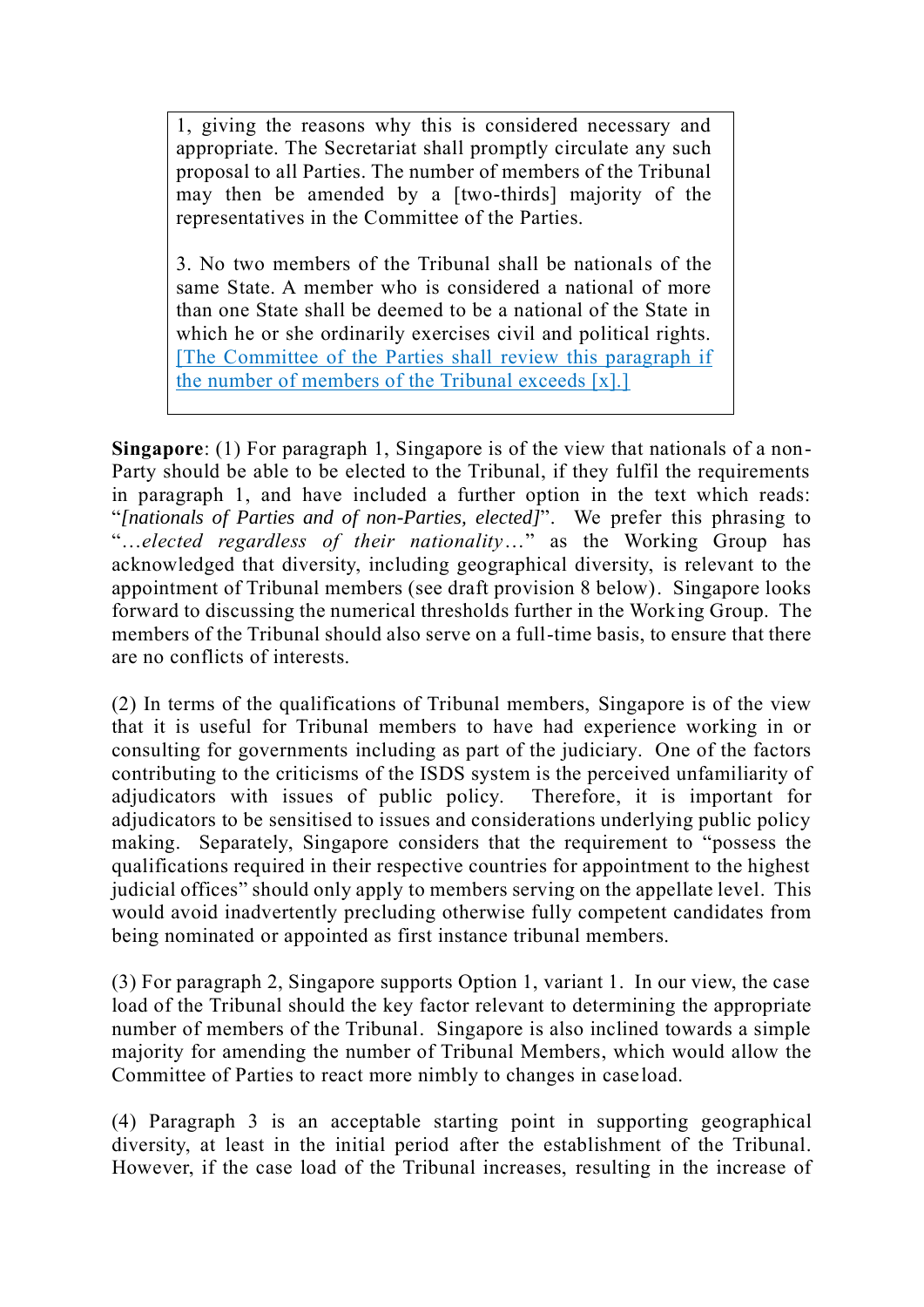Tribunal members, there might come a time when it would no longer be practical to continue requiring that no two members shall be nationals of the same State. Thus, this paragraph might have to be reviewed if the Tribunal has more than a certain number of members.

#### **Draft provision 5 – Ad hoc tribunal members**

1. The parties to a dispute may choose a person to sit as Tribunal member, in the following circumstances where the Tribunal decides to form one or more chambers, composed of three or more members as the Tribunal may determine, for dealing with particular categories of cases in accordance with article *(--)*; for example, *(to be completed)*.

2. Such person shall be chosen preferably from among those persons who have been nominated as candidates as provided in article 6.

**Singapore**: (1) Singapore welcomes discussions in Working Group III on the utility of having *ad hoc* tribunal members, as such utility is not entirely clear at the moment.

(2) First, unlike the International Court of Justice which hears dispute as an entire bench, this Tribunal would typically hear cases with one or three members. To ensure confidence in the independence and impartiality of a Tribunal assigned to a specific case, Singapore is of the view that the Tribunal members assigned to hear a particular dispute should not be nationals of either disputing party, and have added a new paragraph 2 in draft provision 11 to this effect. Thus, nationality should not be a ground for the appointment of *ad hoc* Tribunal members.

(3) Second, Singapore does not think that the circumstances set out in paragraph 27 of A/CN.9/1050 should be grounds for the appointment of *ad hoc* Tribunal members. In our view, issues on domestic law are questions of fact that ought to be addressed by experts who should not have any decision-making role.

(4) Having said that, Singapore is not entirely closed to the idea of the possibility of *ad hoc* Tribunal members, if the Working Group is able to identify good reasons for their appointment.

#### **Draft provision 6 – Nomination of candidates**

## **Option 1**:

1. Nomination of candidates for election to the Tribunal may be made by any Party to the Agreement establishing the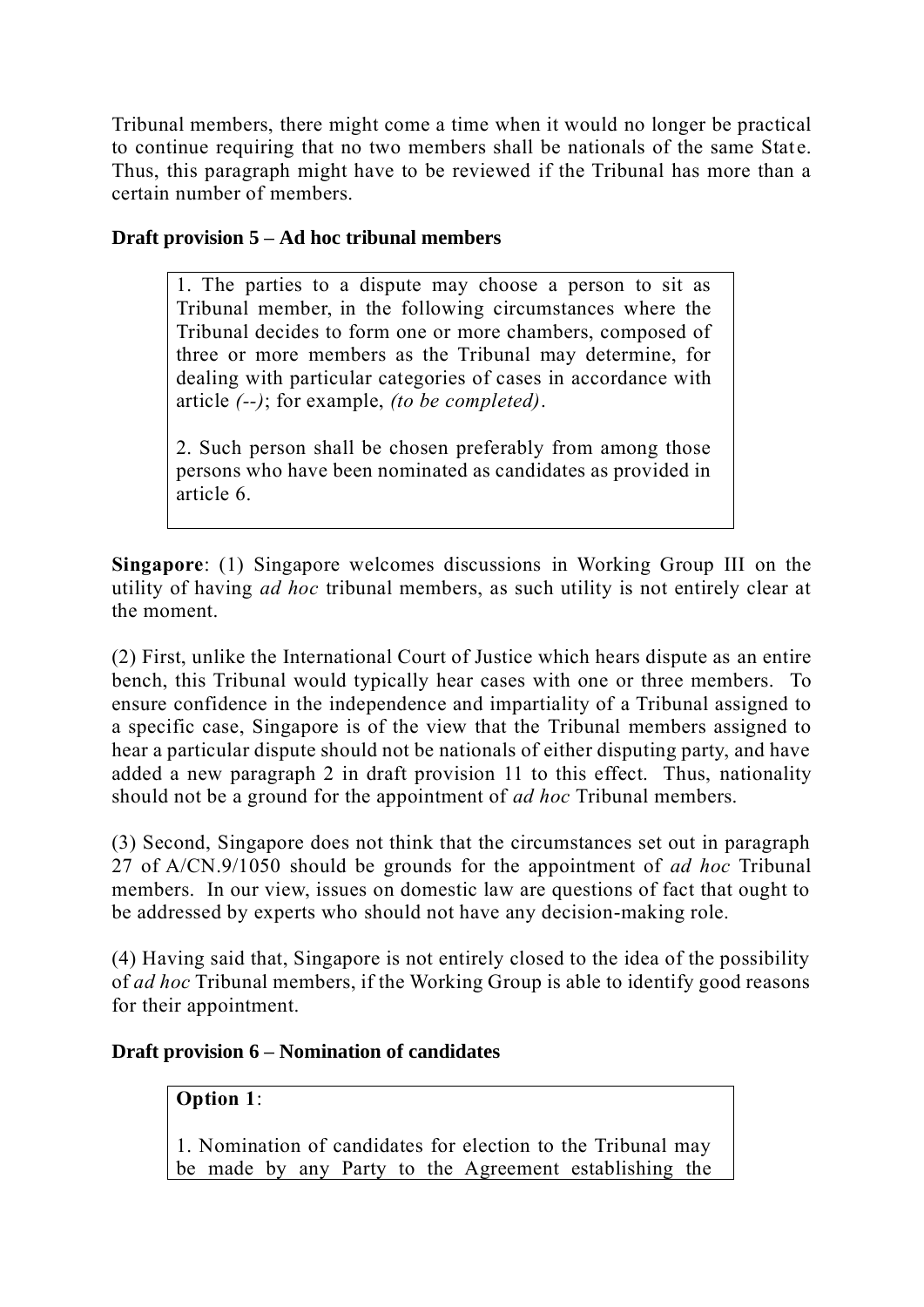Tribunal. Nominations shall be accompanied by a statement in the necessary detail specifying how the candidate fulfils the requirements of article 4, paragraph 1. Each Party may propose [one][two] candidates for any given election [who need not necessarily be a national of that Party]. The tribunal members shall be elected from the list of persons thus nominated.

2. Before making these nominations, each Party shall encourage the participation of, and is recommended to consult, representatives of the civil society, including judicial and other State bodies, bar associations, academic and relevant organizations, in the process of selection of nominees.

# **Option 2**:

Following an open call for candidacies to be issued in accordance with a decision of the Committee of the Parties: (a) Aany person who possesses the qualifications required under article 4, paragraph 1 may apply to the selection process; and following an open call for candidacies to be issued in accordance with a decision of the Committee of the Parties.

(b) civil society, bar associations, academic and relevant organizations in the investing community may nominate any person who possesses the qualifications required under article 4, paragraph 1 to the selection process.

**Singapore**: (1) Singapore has suggested drafting edits in Option 2 paragraph (b) to provide for the possibility of stakeholder nomination.

(2) Singapore supports both options 1 and 2. As set out in our intervention at the Working Group's  $40<sup>th</sup>$  session, there should be a diversity of avenues for nomination, such as nomination by participating States, self-nomination or even nominations by stakeholders like the investing community. For option 1, to ensure a diverse pool of nominations, each Party should only be able to propose one candidate for any given election, at least in the initial period after the establishment of the Tribunal. Such a candidate need not necessarily be a national of that Party. If the number of Tribunal members subsequently increase, Parties could then propose two or more candidates. Thus, Singapore's preference for the various options in the third sentence of paragraph 1 is as underlined:

*Each Party may propose [one][two] candidates for any given election [who need not necessarily be a national of that Party].*

**Draft provision 7 – Selection panel**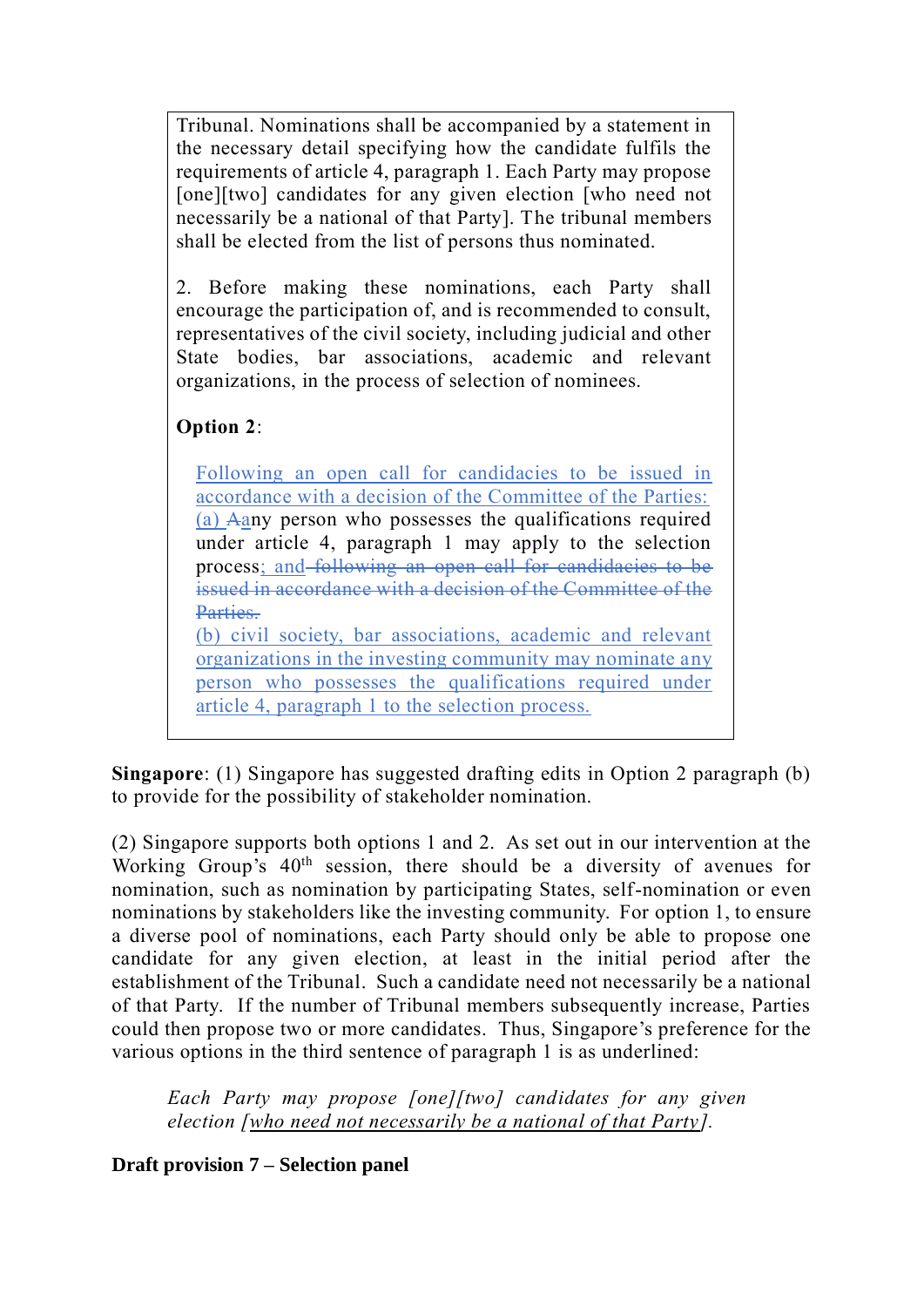#### **a. Mandate**

A selection panel (hereinafter referred to as "Panel") is hereby established. Its function is to give an opinion on whether the candidates meet the eligibility criteria stipulated in this Agreement before the Committee of the Parties makes the appointments referred to in Article 8.

## **b. Composition**

1. The Panel shall comprise [five][ten or more] persons chosen from among former members of the Tribunal, current or former members of international or national supreme courts, and lawyers or academics of high standing and recognised competence, civil society, bar associations, academic and relevant organizations in the investing community. Members of the panel shall be free of conflicts of interest, serve in their personal capacity, act independently and in the public interest and not take instructions from any Party or any other State, organisation or person. The composition of the Panel shall reflect in a balanced manner the geographical diversity, gender and [the different legal systems of the Parties] [the regional groups referred to in article 8].

2. The members of the Panel shall be appointed by the Committee of the Parties by [qualified][simple] majority from applications [submitted by a Party][received through the open call referred to in article 6].

3. Vacancies for members of the Panel shall be advertised through an open call for applications published by the Tribunal.

4. Applicants shall disclose any circumstances that could give rise to a conflict of interest. In particular, they shall submit a declaration of interest on the basis of a standard form to be published by the Tribunal, together with an updated curriculum vitae. Members of the panel shall at all times continue to make all efforts to become aware of and disclose any conflict of interest throughout the performance of their duties at the earliest time they become aware of it.

5. Members of the Panel shall not participate as candidates in any selection procedure to become tribunal members of the Tribunal during their membership of the panel and for a period of three years thereafter.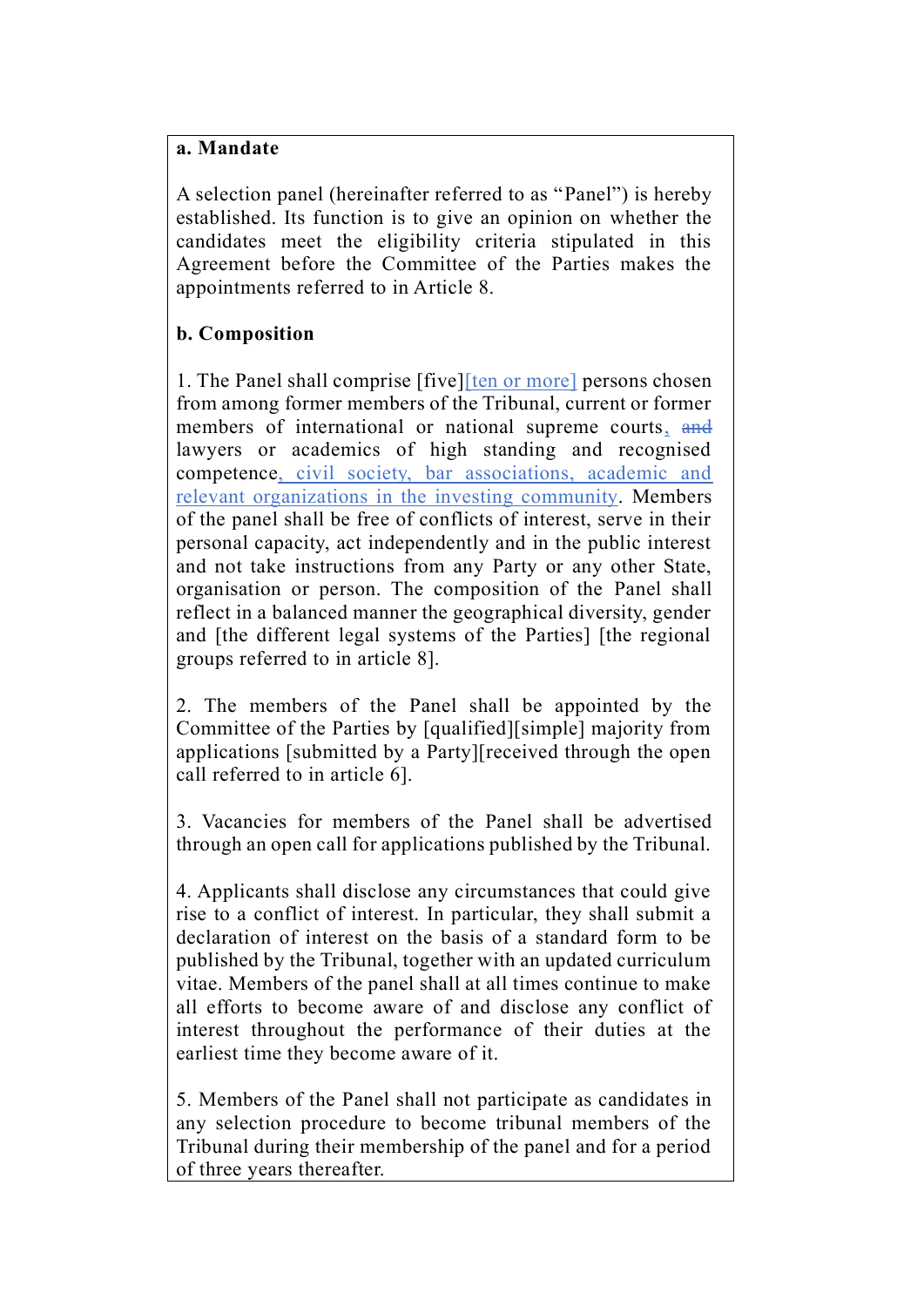6. The composition of the panel shall be made public by the Tribunal.

## **c. Term of office**

1. Members of the Panel shall be appointed for a nonrenewable period of [six] years. However, the terms of [three] of the [five] members first appointed, to be determined by lot, shall be of [nine] years.

2. A person appointed to replace a member before the expiry of his or her term of office shall be appointed for the remainder of his or her predecessor's term.

3. A member of the Panel wishing to resign shall notify the chair of the Panel, who shall inform the Committee of the Parties. The Committee of the Parties shall initiate the replacement procedure.

4. Should a member of the Panel fail to respect the obligations incumbent on him or her, including after the end of his or her term, the President of the Tribunal may remove the member from the panel or take other appropriate measures.

5. Pending the replacement procedure, a person who ceases to be a member of the Panel may, with the authorisation of the chair of the Panel, complete any ongoing selection procedure and shall, for that purpose only, be deemed to continue to be a member of the Panel.

# **d. Chair and secretariat**

1. The Panel shall elect its own chair. The chair of the Panel shall serve for a period [three] years.

2. The Secretariat of the Committee of the Parties shall serve as the secretariat of the panel.

## **e. Deliberations**

1. The Panel may convene in person or through any other means of communication. The procedures and deliberations of the Panel shall be confidential.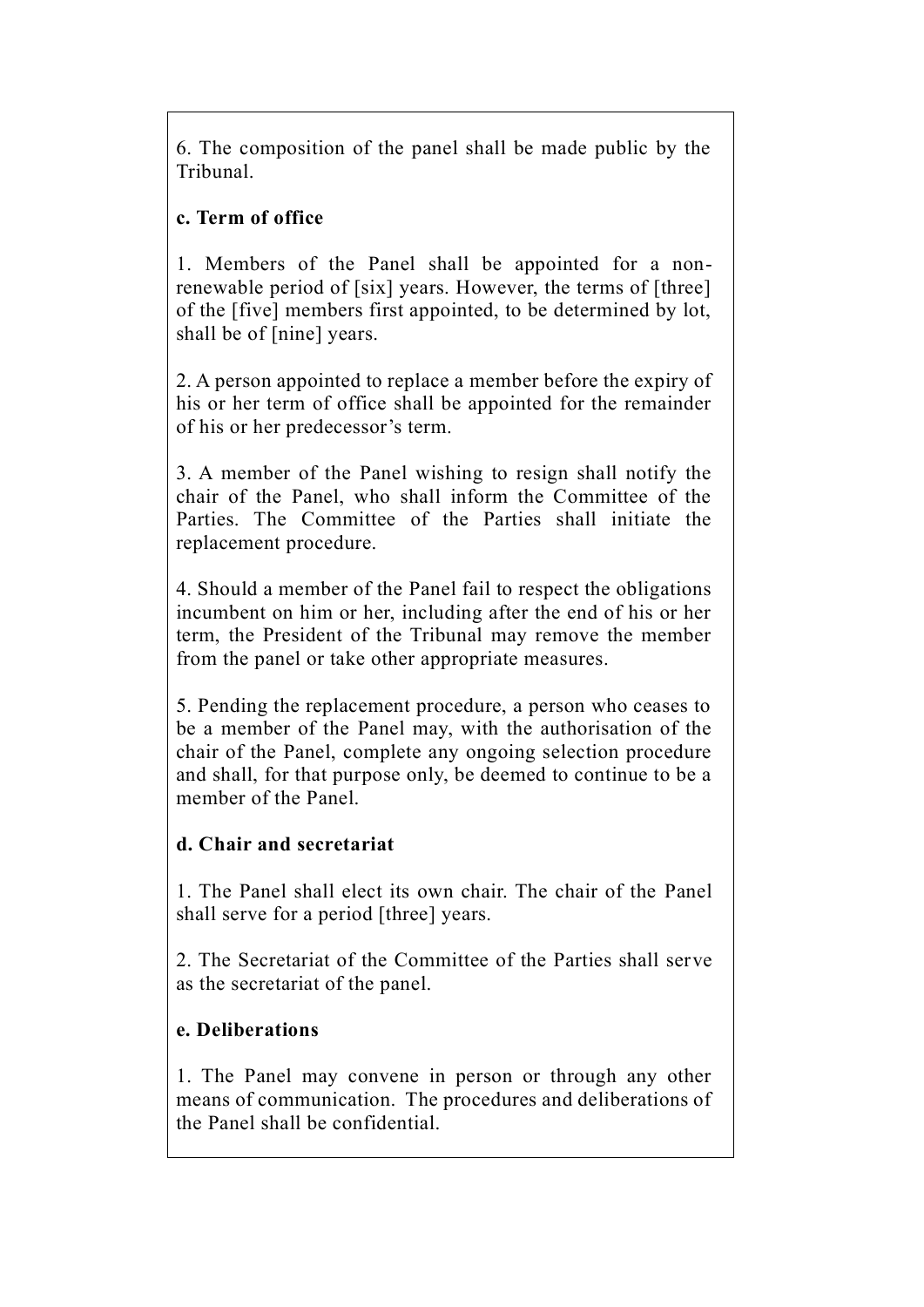2. In carrying out its tasks, the Panel shall ensure protection of confidential information and personal data.

3. The Panel shall endeavour to act by consensus. In the absence of consensus, the Panel shall act by a qualified majority of three out of five.

# **f. Tasks**

1. The Panel shall act at the request of the secretariat, once candidates have been nominated by the Parties pursuant to article 6, paragraph 1 or have applied pursuant to article 6, paragraph 2.

2. The Panel shall: (i) review the nominations or applications received including, where appropriate, by hearing the candidates or by requesting the candidate to send additional information or other material which the Panel considers necessary for its deliberations; (ii) verify that the candidates meet the requirements for appointment as members of the Tribunal; and (iii) provide an opinion on whether candidates meet the requirements referred to in subparagraph (ii) and, on that basis, establish a list of suitable candidates.

3. The Panel shall complete its work in a timely fashion.

4. The chair of the Panel may present the opinion of the panel to the Committee of the Parties.

5. The list of suitable candidates shall be made public.

6. The Panel shall publish regular reports of its activities.

**Singapore**: Singapore thanks the Secretariat for drawing up a thorough process for the selection of Panel members. Singapore's preliminary comment is that it may be better for the screening panel to be larger than 5 persons, in order to accommodate the intended diversity. We would suggest possibly having 10 or so on the panel. Further, the members of the selection panel should also comprise persons who represent the views of other non-State stakeholders, such as the investing community, as this is critical to promote greater actual, and perceived, legitimacy by all users of such a body.

## **Draft provision 8 – Appointment (election)**

1. The panel shall publish the names of the candidates who are eligible for election as members of the Tribunal by classifying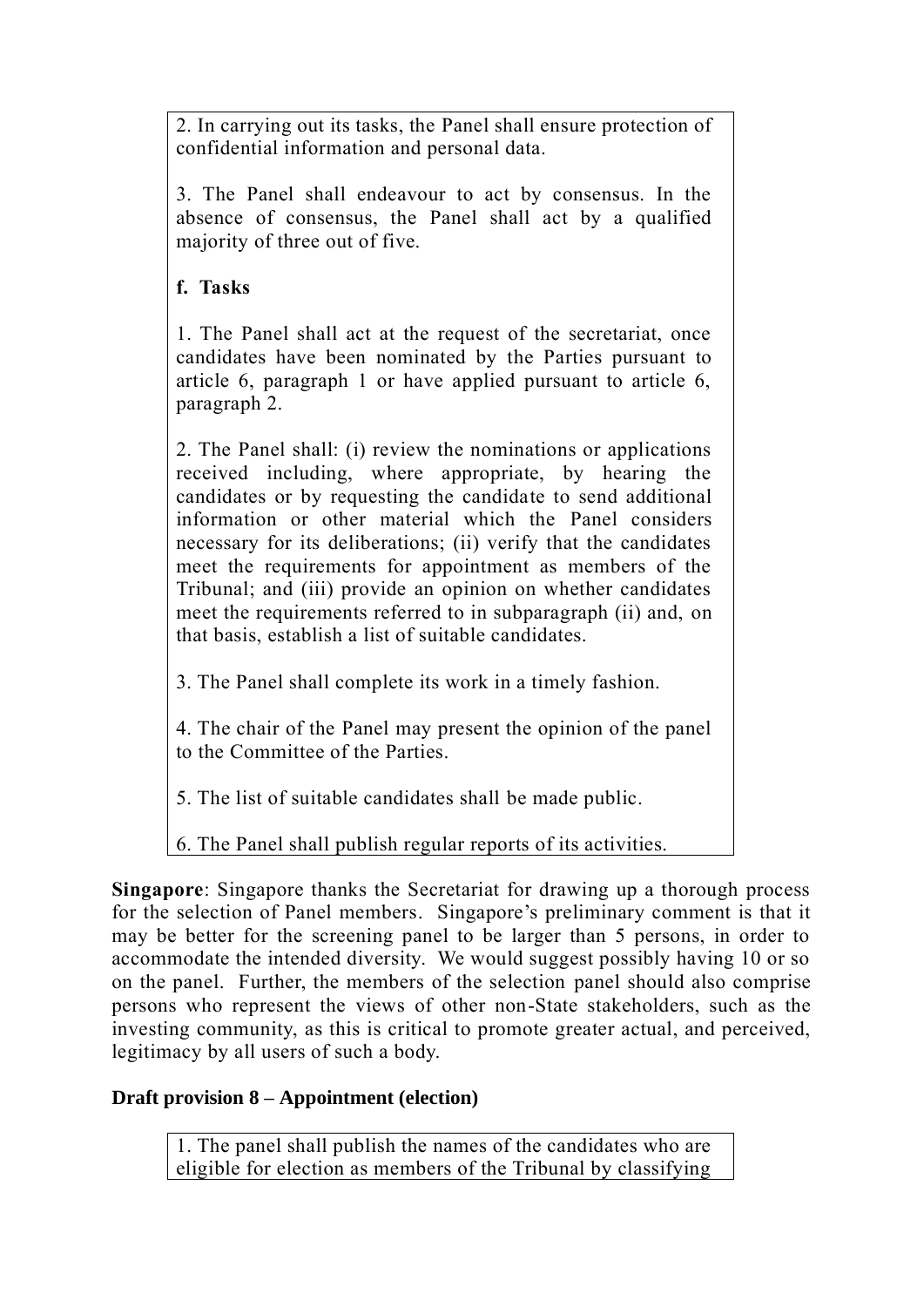them in one of the following regional groups based on [the nationality of the country which nominated them for the election][their nationality]: Asia, Africa, Latin America and the Caribbean, Western Europe and others, and Eastern Europe.

2. The panel shall recommend [--] members to serve on the Appellate level of the Tribunal based on the extensive adjudicatory experience of such candidates.

3. The Members of a particular regional group in the Committee of the Parties will vote on the candidates eligible for election [from their regional group] with the aim to select an initial number of [--] members, of which the following number of members shall be chosen from each regional group: Asia: [--]members; Africa: [--]members; Latin America and the Caribbean: [--]members; Western Europe and others: [-- ]members; Eastern Europe: [--] members.

4. The Committee of the Parties shall only appoint members of the first instance and appellate level Tribunal from the list of suitable candidates established by the selection panel pursuant to Article  $7(f)(2)$ .

5. At every election, the Committee of the Parties shall ensure the representation of the principal legal systems of the world, and equitable geographical distribution as well as equal gender representation in the Tribunal as a whole.

6. The members shall elect a President of the Tribunal by a confidential internal voting procedure with each member having one vote. The President shall be elected for a term of three years with the possibility of one re-election.

**Singapore**: (1) In relation to paragraph 1, to ensure actual geographical diversity of the members, the regional groupings should be based on the nationality of the candidate, and not the Party nominating them. Otherwise, there could be an overconcentration of members from a particular regional group depending on who is nominated.

(2) For paragraph 3, we do not think that voting should be restricted within each geographical group. To promote diversity, States should be able to vote for candidates from other geographical regions, and not just their own. This would ensure that candidates elected to the permanent body are those who enjoy not only support from their own respective region but on a wider basis. This also moves away from a consensus-based system that may be prone to paralysis if a few States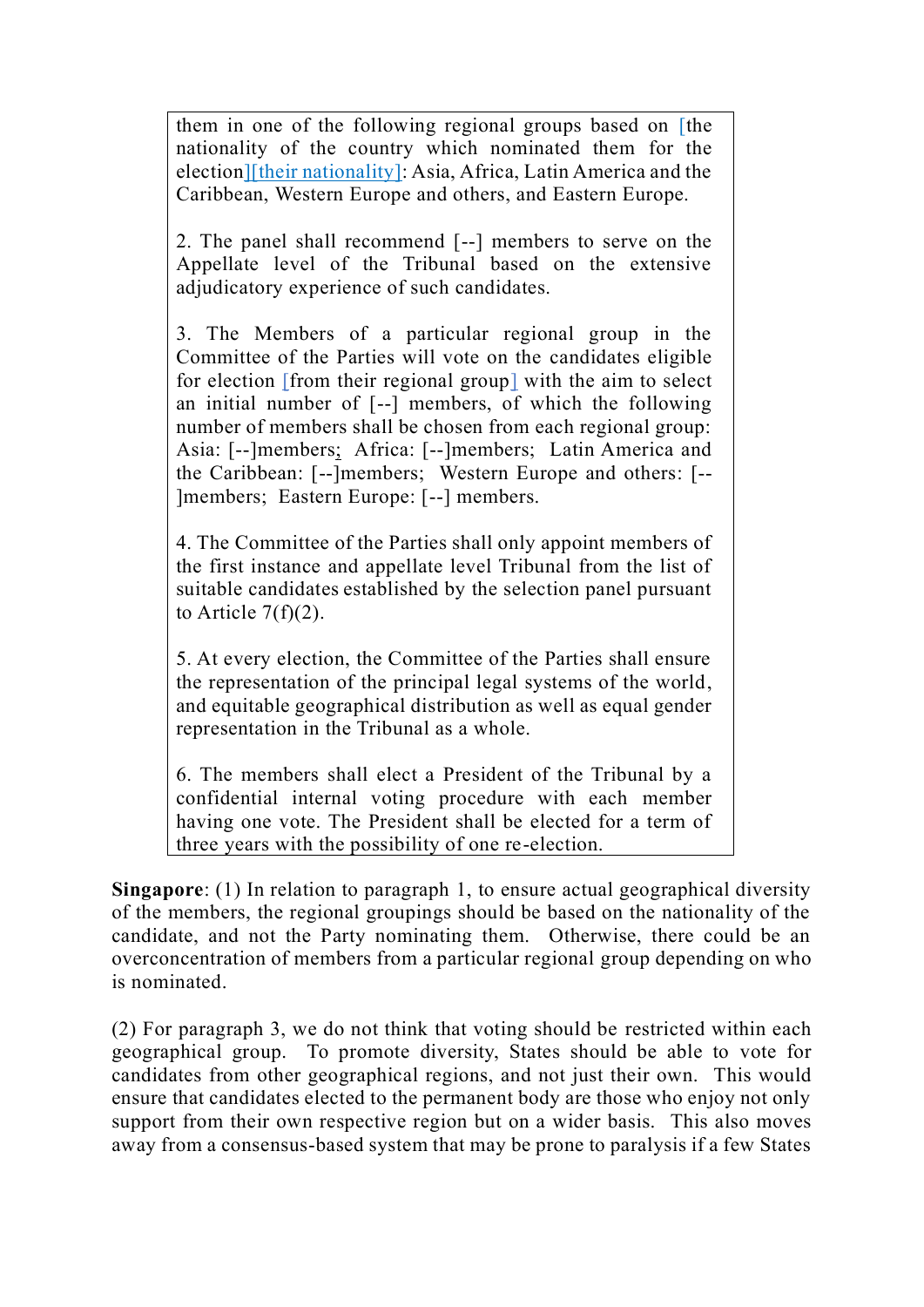block consensus. Thus, we have placed the words "from their regional group" in square brackets.

(3) On the allocation of seats in paragraph 3, as a starting point, one option could be based on the respective percentages allocated to the different regional groups for UNCITRAL Membership pursuant to the decision to enlarge UNCITRAL's Membership at the 54<sup>th</sup> Commission Session, as follows: Asia: 22.86%, Africa: 22.86%; Latin America and the Caribbean: 17.14%; Western Europe and others: 22.86%; Eastern Europe: 14.29%.

(4) Singapore thanks the Secretariat for preparing, in paragraph 40 of the initial draft, three options to allocate a member to the first-instance and appellate levels. Preliminarily, Singapore prefers option (ii) (sequential elections). However, it might be better to schedule the election for the appellate members first, so that eligible candidates that are not elected to the appellate level may still have a chance to be elected to the first instance level. Singapore looks forward to discussing these options further in Working Group III.

#### **Draft provision 9 – Terms of office, renewal and removal**

#### **a. Terms of office and renewal**

1. The tribunal members shall be elected for a period of [nine years] [without the possibility of re-election][and may be reelected to serve {a maximum of one additional term}{additional terms}].

2. Of the members elected at the first election, the terms of [-- ] members shall expire at the end of [three] years and the terms of [--] more members shall expire at the end of [six] years. The members whose terms are to expire at the end of [three] and [six] years shall be determined through a draw of lots to be conducted by the Chairperson of the Committee of the Parties immediately after the end of the first election. The members shall continue to hold office until they are replaced. They will, however, continue in office to complete any disputes that were under their consideration prior to their replacement unless they have been removed in accordance with section (b) below.

## **b. Resignation, Removal, and Replacement**

1. A member may be removed from office in case of substantial misconduct or failure to perform his or her duties by a unanimous decision of all members except the member under scrutiny. A member may resign from his or her position through a letter addressed to the President of the Tribunal. The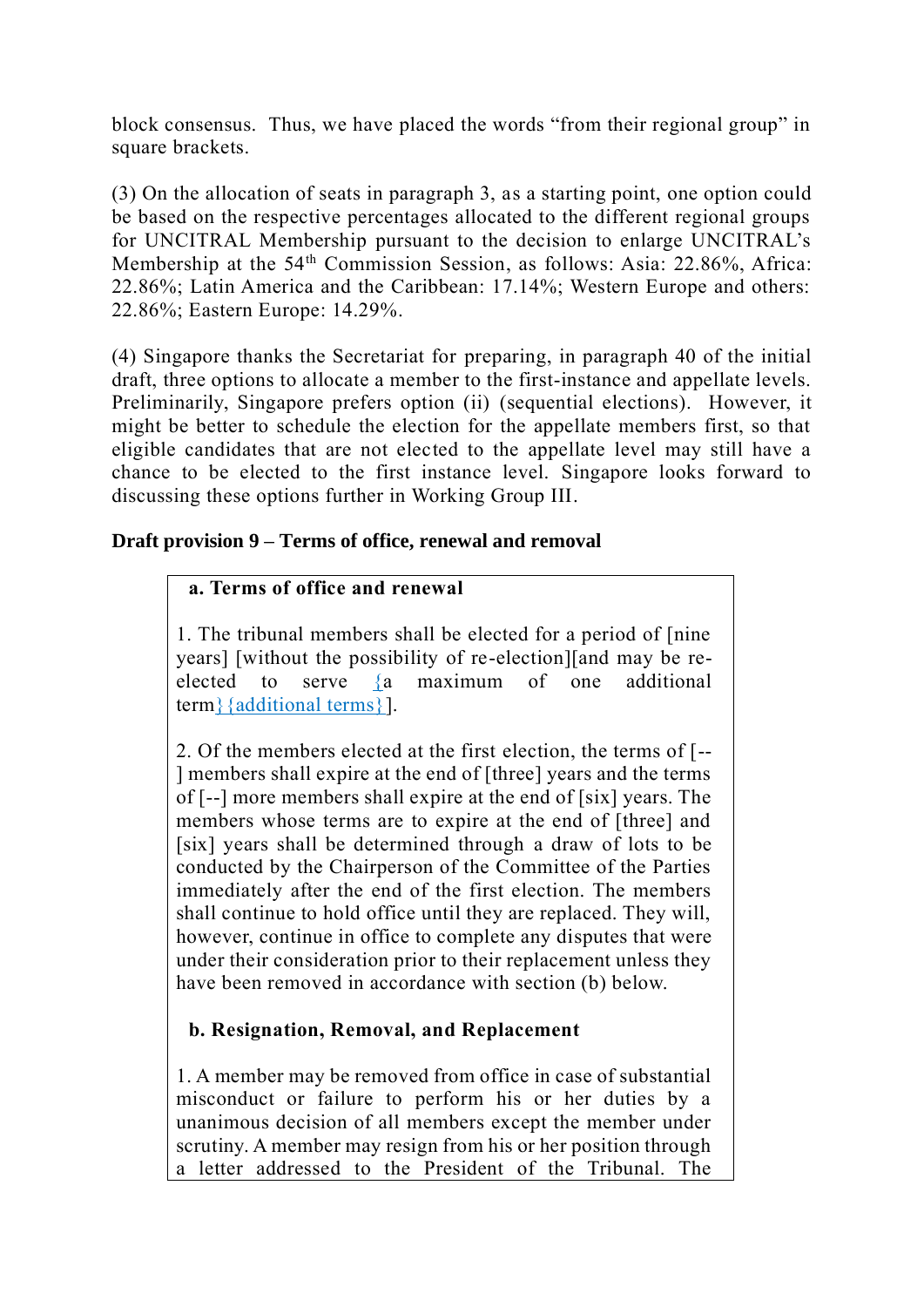resignation shall become effective upon acceptance by the President. In case of a judicial vacancy, the process of reappointment of members will be conducted in the manner specified in article 8 above, subject to the modification that only the group which elected the outgoing member will be able to vote and elect a replacement in a special ad-hoc election.

2. A member who has been appointed as a replacement of another member under this article shall remain in office for a duration of [nine] years except for members who are appointed as replacements for members elected with a shorter period of [three] years or [six] years after the first election. Members who are appointed as a replacement for a member with a shorter-term period will be eligible for re-election for a full term.

**Singapore**: In terms of drafting suggestions, Singapore has suggested providing a further option that tribunal members may be re-elected to serve additional terms for the Working Group's consideration. Singapore thinks it would be ideal for each term to be 9 years so that there is stability in the jurisprudence. The terms, in our view, should also be renewable at least once for practical concerns. If the workload of the permanent structure increases over time, more and more tribunal members are required especially in a two-tiered court, we do see for a real possibility of "talent shortage". It does not seem desirable that the best qualified candidates with broad support cannot serve more than one term, if they in fact are willing and able to. This would also ensure that the initial members whose terms expire at the end of three and six years through the drawing of lots would not be unduly prejudiced as they would be able to serve a further term if re-elected. For the States that value diversity more, they should be free to vote in favour of new candidates, or not, according to their sovereign prerogative. Thus, Singapore's preference for the various options in paragraph 1 is as underlined:

"*The tribunal members shall be elected for a period of [nine years] [without the possibility of re-election][and may be re-elected to serve {a maximum of one additional term}{additional terms}]*."

## **Draft provision 10 – Conditions of services**

1. A member of the Tribunal shall comply with the Code of Conduct for Adjudicators in International Investment Disputes. He or she shall not exercise any political or administrative function or engage in any occupation of a professional nature during his or her tenure at the Tribunal unless exemption is granted by the Committee of the Parties, acting by [a simple majority][a two-thirds majority].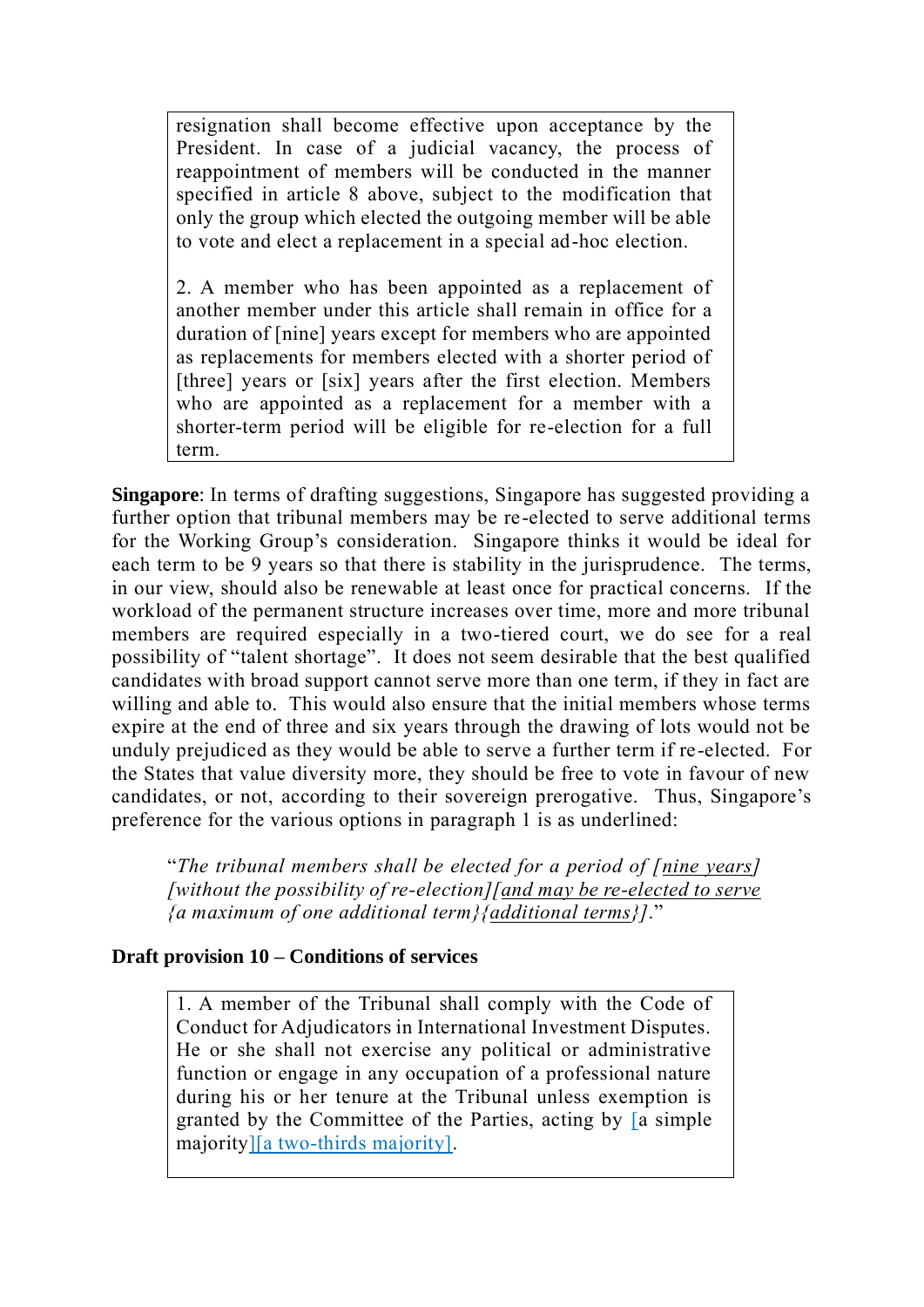2. All persons serving as members at the Tribunal shall be available at all times and on short notice.

3. Members shall receive an annual salary. The President shall receive a special annual allowance. These salaries, allowances, and compensation shall be fixed by the Committee of the Parties.

**Singapore**: Singapore has included an option for exemption to be granted on an exceptional basis, *ie* a two-thirds majority. This would signal the importance of complying with the Code of Conduct and ensuring that full-time Tribunal Members are independent, impartial, and available at all times.

#### **Draft provision 11 – case assignment**

## **1.**

## **Option 1a**

The President of the Tribunal shall [assign individual members to the chambers of the first instance and appellate levels and] assign disputes to the chambers of the Tribunal. The President shall consider criteria such as gender and regional diversity as well as diversity of expertise of legal systems, language requirements, [nationality restrictions] and subject area in addition to the guidelines provided under the Rules of Procedure adopted by the Committee of the Parties while on assigning the Tribunal members to the chambers of the Tribunal.

## **Option 1b**

The President of the Tribunal shall [assign individual members to the chambers of the first instance and appellate levels and] assign disputes to the chambers of the Tribunal, in accordance with the Rules of Procedure adopted by the Committee of the Parties on assigning the Tribunal members to the chambers of the Tribunal. The Rules of Procedure may set out guidelines on relevant criteria that the President should consider in making an assignment.

# **Option 2**

Disputes shall be assigned to the chambers of the Tribunal on a randomized basis. The [assignment of members to the chambers of the Tribunal and the] assignment of disputes to the